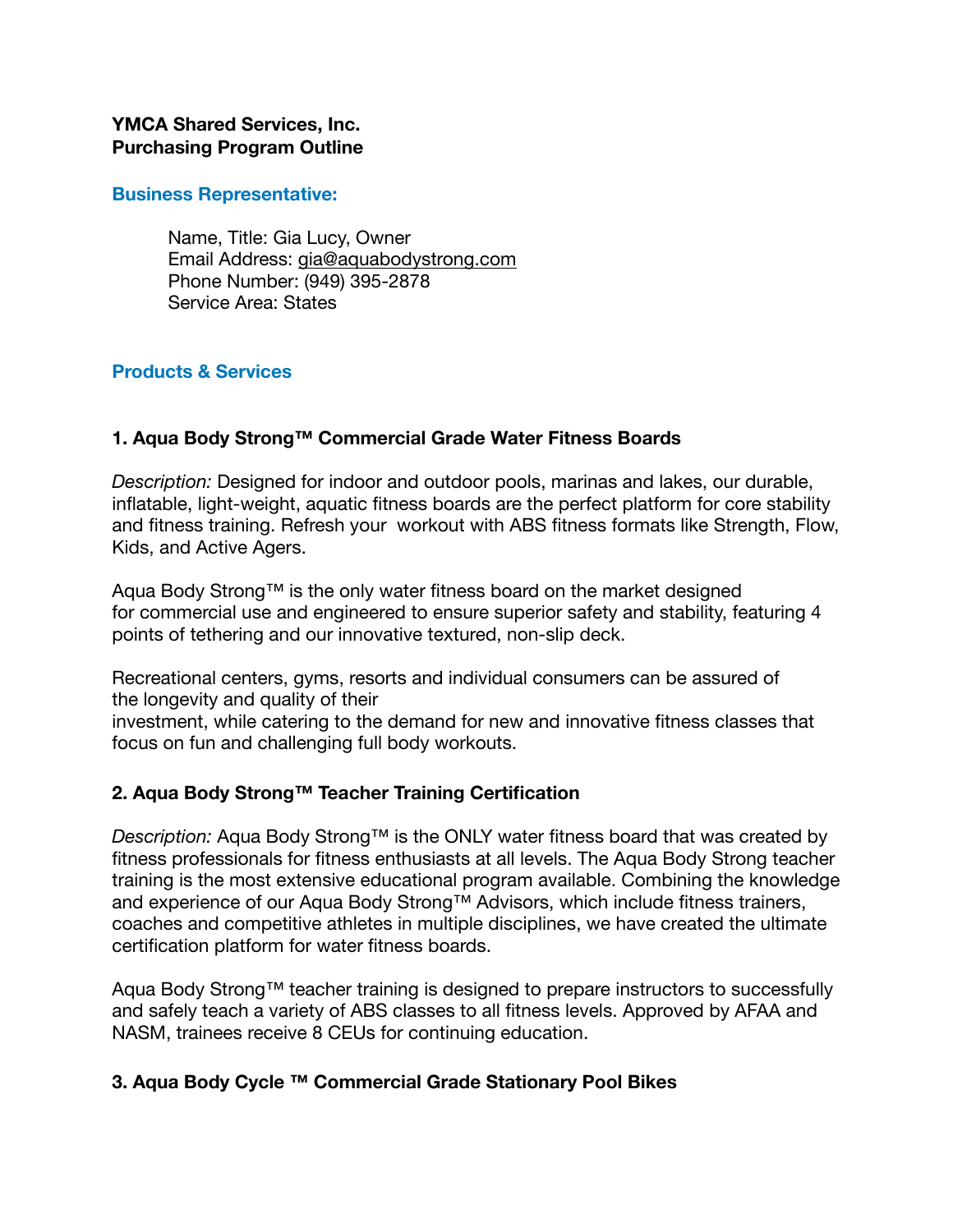*Description:* Aqua Body Cycle™Commercial Grade Pool Bikes combine the low-impact benefits of Aqua Aerobics with the high-intensity thrill of Indoor Cycling. It is an ideal exercise for fitness training and physical rehabilitation.

Aqua Body Cycle™ Commercial Pool Bikes feature:

- Marine grade stainless steel construction.
- Specially designed pedals that ensure greater resistance the faster you pedal.
- Fully adjustable for height and reach; comfortable and durable saddle.

• Rubber wheels attached to the base allow the bike to be lowered into and removed from the pool easily.

## **4. Aqua Body Cycle ™ Teacher Training Certification**

*Description:* Aqua Body Cycle ™ was created by fitness professionals for fitness enthusiasts at all levels. The Aqua Body Cycle teacher training combines the knowledge and experience of our Aqua Body Cycle™ Advisors, which include fitness trainers, coaches and competitive athletes in multiple disciplines, we have created the ultimate certification platform for pool bikes.

Aqua Body Cycle™ teacher training is designed to prepare instructors to successfully and safely teach a ABC pool bike classes to all fitness levels and abilities.

# **Purchasing Program Information**

## **1. Aqua Body Strong™ Commercial Grade Water Fitness Boards**

Price is \$545/board + shipping (value of \$100 off retail price) No minimum orders.

## **2. Aqua Body Strong™ Teacher Training Certification**

We will send a certified Aqua Body Strong™ Master Trainer to your facility to train and certify up to 12 of your staff.

Price is \$2,385 (value of \$795)

Required continuing education through the International Aqua Body Strong Network is \$10/person/month (value of \$7.00/person/month)

## **3. Aqua Body Cycle ™ Commercial Grade Stationary Pool Bikes**

Price is \$831.00/bike + shipping (value of \$311 off retail price) No minimum orders.

## **4. Aqua Body Cycle ™ Teacher Training Certification**